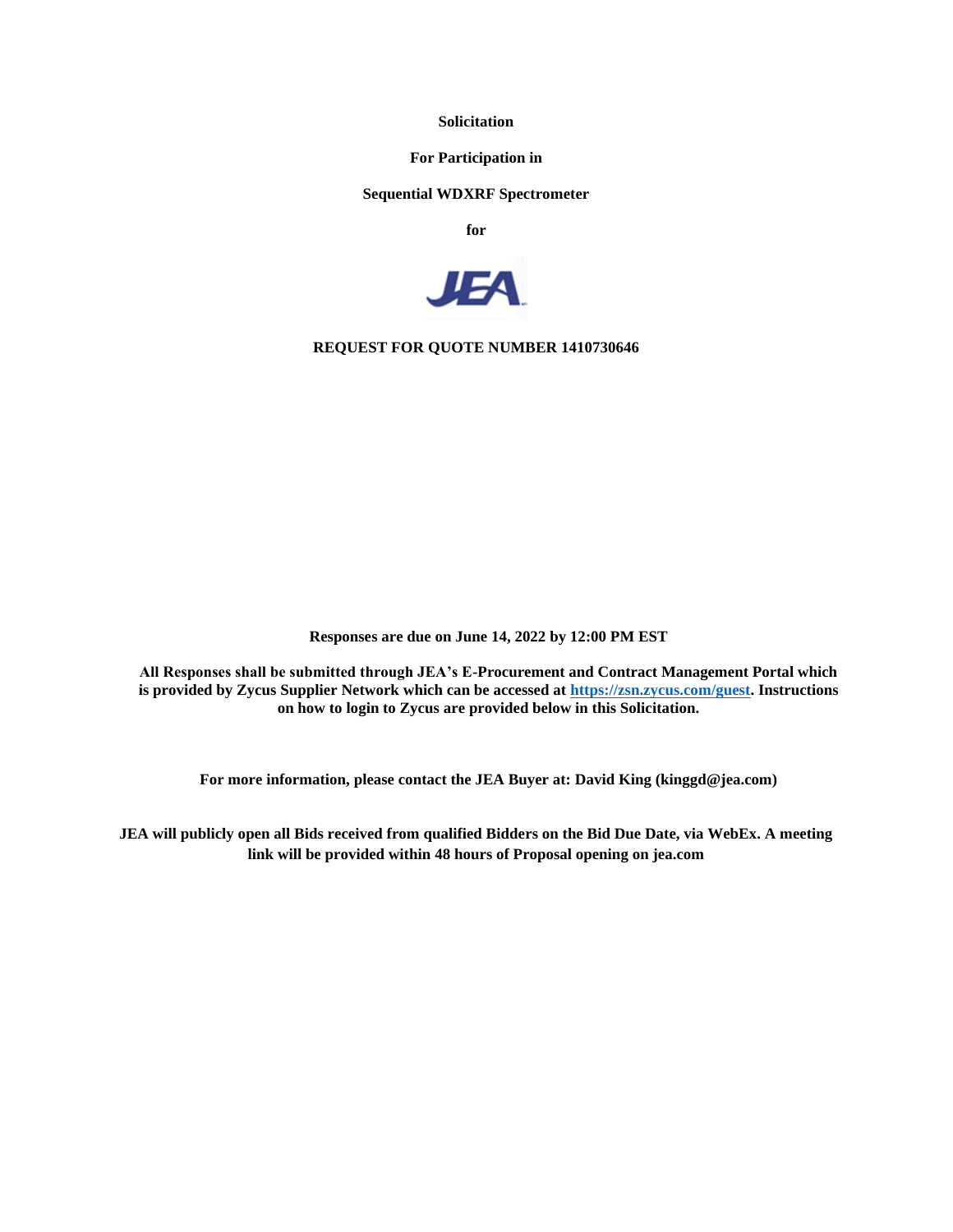| 1.1.                                                                              |  |
|-----------------------------------------------------------------------------------|--|
| 1.2.                                                                              |  |
| 1.3.                                                                              |  |
| 1.4.                                                                              |  |
| 1.5.                                                                              |  |
| 1.6.                                                                              |  |
| 1.6.1.                                                                            |  |
| 2.                                                                                |  |
| 2.1.                                                                              |  |
| 2.2.                                                                              |  |
| 2.3.                                                                              |  |
| 2.4.                                                                              |  |
| OPTIONAL USE OF JACKSONVILLE SMALL AND EMERGING BUSINESS (JSEB) PROGRAM 5<br>2.5. |  |
| 2.6.                                                                              |  |
| 2.7.                                                                              |  |
|                                                                                   |  |
| 3.1.                                                                              |  |
| 3.2.                                                                              |  |
| 3.3.                                                                              |  |
| 3.4.                                                                              |  |
| 3.5.                                                                              |  |
|                                                                                   |  |
| 4.1.                                                                              |  |
|                                                                                   |  |
|                                                                                   |  |
|                                                                                   |  |
| 4.1.4.                                                                            |  |
| 4.1.5.                                                                            |  |
| 4.1.6.                                                                            |  |
| 4.2.                                                                              |  |
|                                                                                   |  |
|                                                                                   |  |
| 4.3.                                                                              |  |
| 4.3.1.                                                                            |  |
| 4.4.                                                                              |  |
|                                                                                   |  |
|                                                                                   |  |
| 4.4.3.                                                                            |  |
| 4.5.                                                                              |  |
| 4.5.1.                                                                            |  |
| 4.5.2.                                                                            |  |
| 4.5.3.                                                                            |  |
| 4.6.                                                                              |  |
| 4.6.1.                                                                            |  |
| 4.6.2.                                                                            |  |
| 4.6.3.                                                                            |  |
| 4.6.4.                                                                            |  |
| 4.6.5.                                                                            |  |
| 5.                                                                                |  |
| 5.1.                                                                              |  |
| 6.                                                                                |  |
| 6.1.                                                                              |  |
| 7.                                                                                |  |

# **Table of Contents**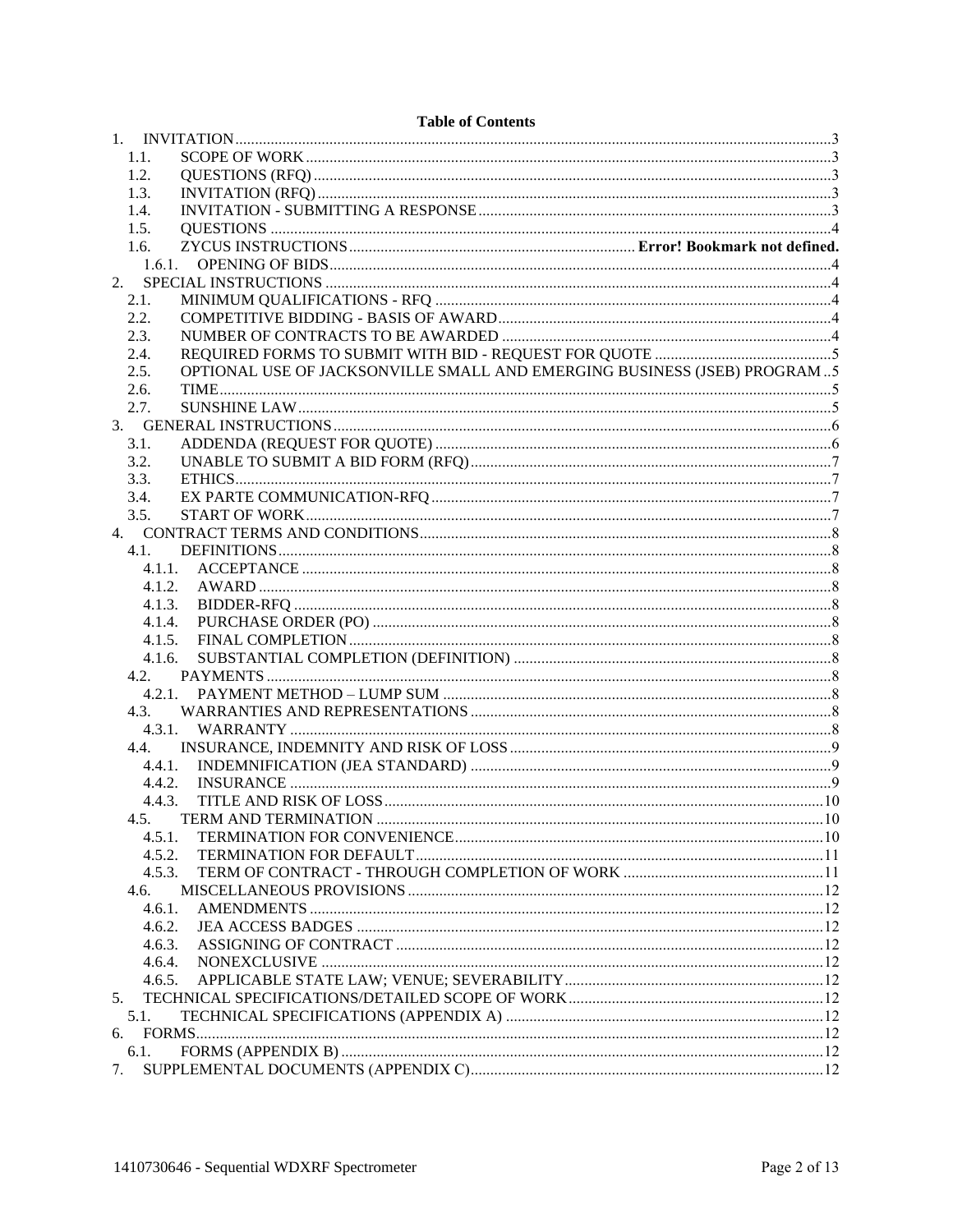### **Solicitation**

# <span id="page-2-0"></span>**1. INVITATION**

# <span id="page-2-1"></span>**1.1. SCOPE OF WORK**

JEA is seeking to purchase a Sequential Wavelength Dispersive X-ray Fluorescence (WDXRF) Spectrometer.

<span id="page-2-2"></span>Further information can be found in Appendix A - Technical Specifications.

# **1.2. QUESTIONS (RFQ)**

All questions shall be submitted in writing to the JEA Buyer listed below at least three (3) business days prior to the Bid opening date. Questions not received three (3) days prior to the Bid opening date will not be answered.

For All Questions: Buyer: David King Email: [kinggd@jea.com](mailto:kinggd@jea.com)

# <span id="page-2-3"></span>**1.3. INVITATION (RFQ)**

You are invited to submit a Bid in response to the Request for Quote (RFQ) noted below:

## **JEA RFQ Title:** Sequential WDXRF Spectrometer **JEA RFQ Number:** 1410730646

To obtain more information about this RFQ, download a copy of the RFQ, PDF quality drawings (if applicable) and any required forms at jea.com.

**Bid Due Date:** June 14, 2022 **Bid Due Time:** 12:00 Noon EST

All bids shall be submitted on the appropriate Bid forms that are included in this RFQ and are also available at jea.com.

<span id="page-2-4"></span>The Bidder shall be solely responsible for delivery of its bid to the JEA Buyer.

# **1.4. INVITATION - SUBMITTING A RESPONSE**

Respondents that meet the Minimum Qualification stated herein are invited to submit a Response to this Solicitation to perform the Work.

A complete copy of this Solicitation, the Technical Specifications, forms and all other documents referenced in this Solicitation are on JEA's E-Procurement and Contract Management Portal which is provided by Zycus Supplier Network which can be accessed at [https://zsn.zycus.com/guest.](https://zsn.zycus.com/guest) Instructions on how to login to Zycus is provided below in this Solicitation.

All Responses are due at the time indicated on the title page of this Solicitation.

A Contract will be presented to the Respondent awarded this Work and the Contract will incorporate by reference this entire Solicitation and all associated Addenda. A sample of the JEA Contract can be found on jea.com. All documentation submitted with a Response must reference the Solicitation Title and Number stated herein. All Responses must be made on the appropriate forms and formats as specified by this Solicitation and uploaded to a JEA's procurement platform.

All Responses shall be delivered electronically to JEA via the Zycus platform. An automated, detailed auditing system provides sealed Response integrity. Responses remain sealed on the platform until the Bid Due Date and Time.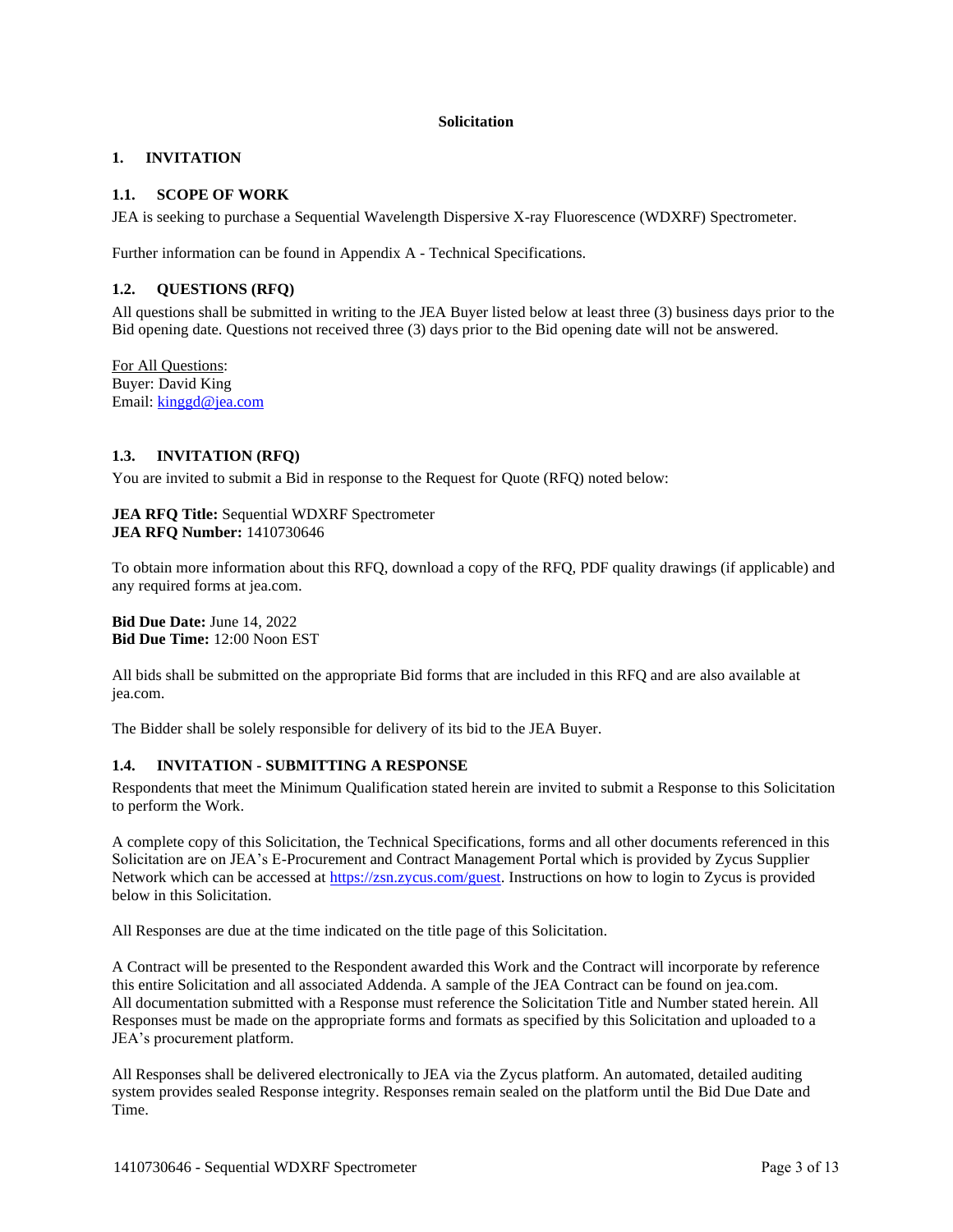A Respondent shall be solely responsible for delivery of its Response to the electronic Zycus platform.

Respondents are strongly encouraged to acquire log in credentials early as possible. Additionally, Respondents are encouraged to submit Responses early to ensure uploading process goes smoothly.

The Respondent shall be solely responsible for timely delivery of its Response to JEA through Zycus.

<span id="page-3-0"></span>Responses are due by the time and on the date stated on the cover page of this Solicitation.

# **1.5. QUESTIONS**

All Questions must be submitted in writing to the JEA Buyer listed herein at least five business days prior to the opening date. Questions received within five business days prior to the opening date may not be answered.

# <span id="page-3-1"></span>**1.5.1. OPENING OF BIDS**

All Bids received shall be publicly opened, read aloud and recorded at 2:00 PM on the Bid Due Date, via WebEx. The details for the WebEx will be on jea.com at the following website:<https://www.jea.com/events/> no later than 48 hours before the Proposal opening.

At the opening of Bids, a JEA Representative will publicly open and announce each Bid that was received on time. Bids that have been properly withdrawn will not be opened. JEA has the right to waive any irregularities or informalities in the Bid Document.

## <span id="page-3-2"></span>**2. SPECIAL INSTRUCTIONS**

## <span id="page-3-3"></span>**2.1. MINIMUM QUALIFICATIONS - RFQ**

The Bidder shall meet the following Minimum Qualifications to be considered eligible to submit a Bid in response to this RFQ**. JEA reserves the right to ask for additional back up documentation or additional reference projects to confirm the Bidder meets the requirements stated below.** A Bidder not meeting all of the following criteria may have their Bid rejected:

• Company must be authorized to sell and support the equipment proposed to JEA

Please note, any Bidder whose contract with JEA was terminated for default within the last two (2) years **shall not be determined to be a responsible Bidder and their Bid will be rejected.**

#### <span id="page-3-4"></span>**2.2. COMPETITIVE BIDDING - BASIS OF AWARD**

JEA will review Bids to determine if they meet the Minimum Qualifications as stated in this RFQ. JEA will Award the Contract to the lowest responsive and responsible Bidder who meets or exceeds the Minimum Qualifications, and whose Bid represents the lowest cost to JEA.

NO EXCEPTIONS ARE ALLOWED IN A REQUEST FOR QUOTE. IF THE BIDDER OBJECTS IN ANY MANNER TO THE TERMS AND CONDITIONS OR TECHNICAL SPECIFICATIONS, THE OBJECTION MUST BE ADDRESSED IN WRITING FIVE (5) BUSINESS DAYS PRIOR TO THE BID OPENING DATE, AND THE OBJECTION MAY BE ADDRESSED IN AN ADDENDUM IF JEA BELIEVES THAT A CLARIFICATION OR CHANGE IS NECESSARY. ANY MODIFICATIONS, EXCEPTIONS OR OBJECTIONS STATED WITHIN THE BID DOCUMENT SHALL SUBJECT THE BID TO BE REJECTED.

# <span id="page-3-5"></span>**2.3. NUMBER OF CONTRACTS TO BE AWARDED**

JEA intends to Award one (1) Contract for the Work. JEA reserves the right to Award multiple Contracts based on certain groupings of the Work items, or JEA may exclude certain Work items, if JEA determines that it is in its best interest to do so.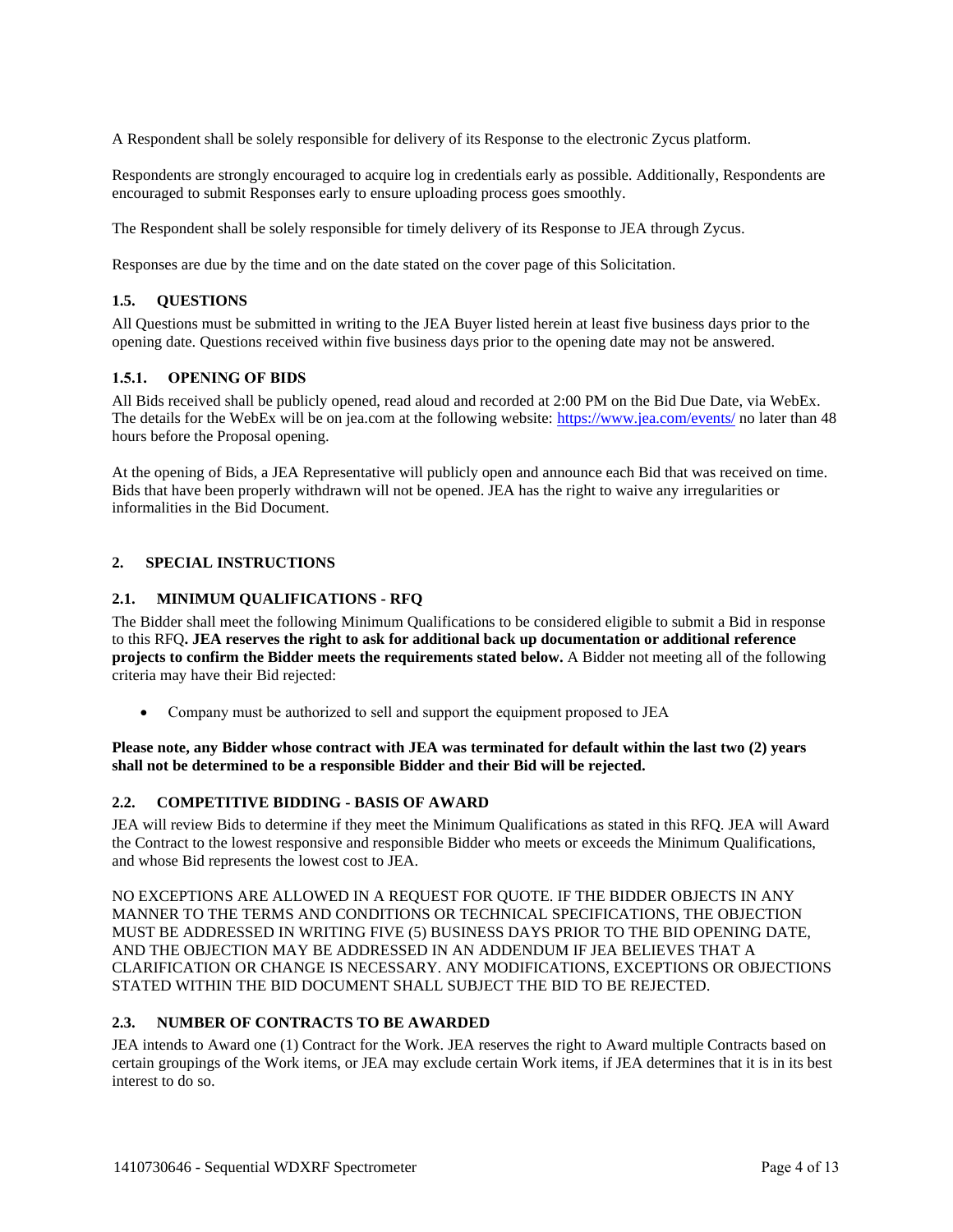# <span id="page-4-0"></span>**2.4. REQUIRED FORMS TO SUBMIT WITH BID - REQUEST FOR QUOTE**

To submit a Bid in response to this RFQ, all of the forms listed below must be completed and submitted as part of the Bid. The Bidder must obtain the required forms, other than the Bid Form, Bid Workbook, and the Minimum Qualification Form which is attached, by downloading them from JEA.com. If the Bidder fails to complete or fails to submit one or more of the required forms, the Bid may be rejected.

The following forms are required to be submitted at the time of Bid:

Bid Form – Found in Appendix B

If the above listed forms are not submitted with the Bid by the Bid Due Time on the Bid Due Date, JEA may reject the Bid.

JEA also requires the following documents to be submitted prior to issuance of a JEA Purchase Order or Blanket Purchase Agreement. A Bid will not be rejected if these forms are not submitted at the Bid Due Time and Date. However, failure to submit these documents prior to awarding work could result in Bid rejection.

- Conflict of Interest Certificate Form
- Insurance Certificate
- $\bullet$  W<sub>-9</sub>
- Evidence of active registration with the State of Florida Division of Corporations (www.sunbiz.org)

# <span id="page-4-1"></span>**2.5. OPTIONAL USE OF JACKSONVILLE SMALL AND EMERGING BUSINESS (JSEB) PROGRAM**

It is at the Company's option as to whether it chooses to subcontract to a JSEB firm. JEA encourages the use of JSEB qualified firms; however, the Company is not required to utilize JSEB firms to be awarded this Contract. JSEB firms that qualify for this Contract are only those shown on the current City of Jacksonville JSEB directory appearing at www.COJ.net. Certification of JSEB firms must come from the City of Jacksonville. No other agency or organization is recognized for purposes of this Contract.

In no case shall the Company make changes to the JSEB firms listed in its Bid, revise the JSEB Scope of Work or amount of Work as stated in its Bid without prior written notice to the JEA Contract Administrator, and without subsequent receipt of written approval for the JEA Contract Administrator.

Any subcontractors of Company shall procure and maintain the insurance required of Company hereunder during the life of the subcontracts. Subcontractors' insurance may either be by separate coverage or by endorsement under insurance provided by Company. Note: Any JSEB firms identified by Bidders for this Solicitation are considered "Subcontractors" under the direct supervision of the Prime or General Contractor (herein referred to as Company in this Solicitation). Companies should show good faith efforts in providing assistance to JSEB firms in the securing of Subcontractors' insurance requirements stated in this section. Company shall submit subcontractors' Certificates of Insurance to JEA prior to allowing subcontractors to perform Work on JEA's job sites.

All questions and correspondence concerning the JSEB program shall be addressed to: Rita Scott JSEB Manager, JEA scotrl@jea.com.

# <span id="page-4-2"></span>**2.6. TIME**

In computing any period of time prescribed or allowed by this solicitation, the day of the act, event, or default from which the designated period of time begins to run shall not be included. The last day of the period so computed shall be included unless it is a Saturday, Sunday, or JEA holiday, in which event the period shall run until the end of the next day which is neither a Saturday, Sunday, or JEA holiday.

# <span id="page-4-3"></span>**2.7. SUNSHINE LAW**

# **General**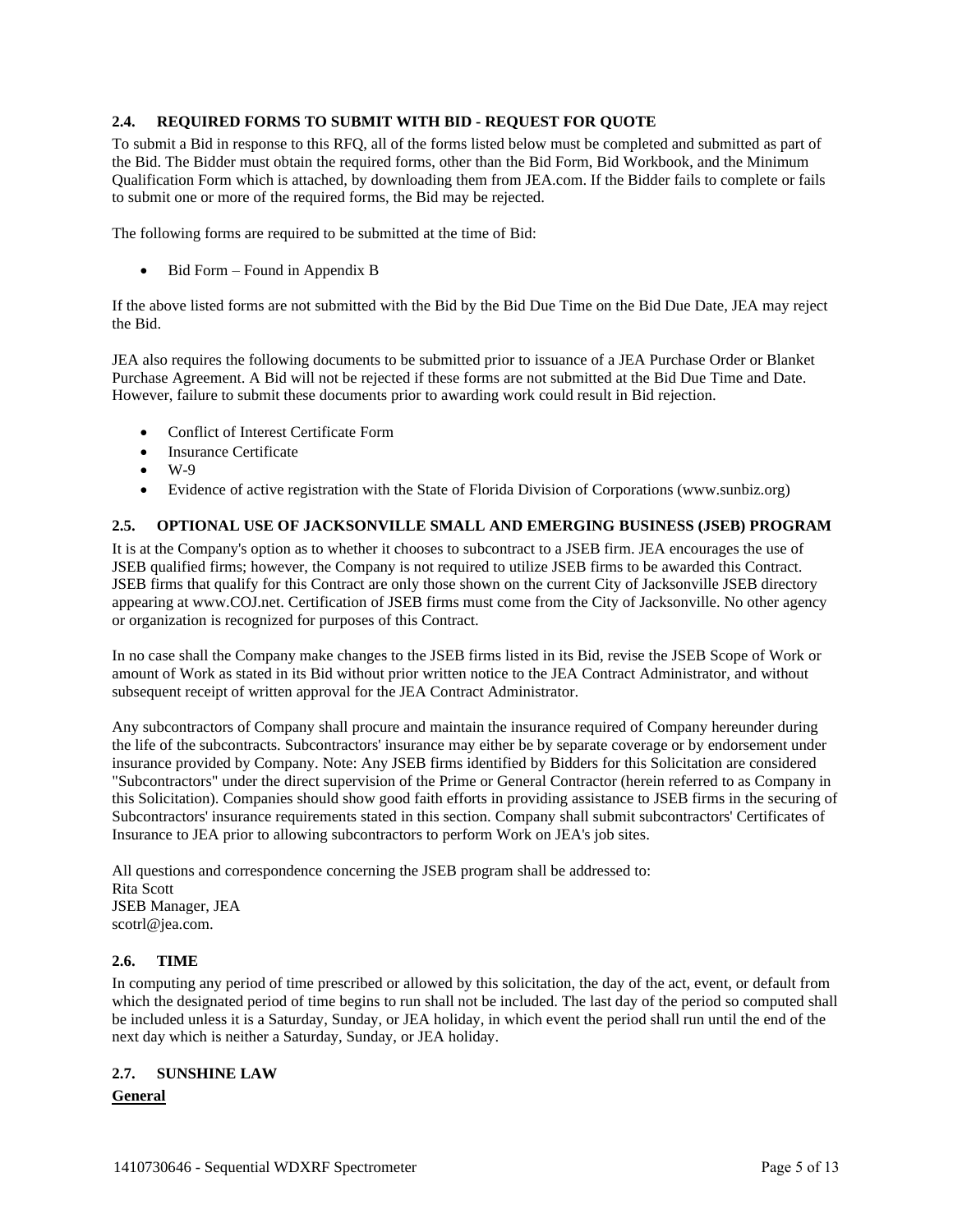Article I, Section 24, Florida Constitution, guarantees every person access to all public records and Chapter 119, Florida Statutes, provide a broad definition of public records. JEA is a body politic and corporate and subject to these laws and related statutes ("Florida's Public Records Laws"). All responses and documents associated to this Solicitation are public records and available for public inspection unless specifically exempt by law.

# **IF A BIDDER HAS QUESTIONS REGARDING THE APPLICATION OF CHAPTER 119, FLORIDA STATUTES, TO THE CONTRACTOR'S DUTY TO PROVIDE PUBLIC RECORDS RELATING TO THIS CONTRACT, CONTACT THE CUSTODIAN OF PUBLIC RECORDS AT:**

**JEA Attn: Public Records 21 West Church Street Jacksonville, Florida 32202 Ph: 904-665-8606 publicrecords@jea.com**

## **Redacted Submissions**

If a Bidder believes that any portion of the documents, data or records submitted in response to this Solicitation are exempt from Florida's Public Records Law, Bidder must (1) clearly segregate and mark the specific sections of the document, data or records as "Confidential," (2) cite the specific Florida Statute or other legal authority for the asserted exemption, and (3) provide JEA with a separate redacted copy of its response (the "Redacted Copy"). The cover of the Redacted Copy shall contain JEA's title and number for this Solicitation and Bidder's name, and shall be clearly titled "Redacted Copy." Bidder should only redact those portions of records that Bidder claims are specifically exempt from disclosure under Florida's Public Records Laws. If Bidder fails to submit a redacted copy of information it claims is confidential, JEA is authorized to produce all documents, data and other records submitted to JEA in answer to a public records request for such information.

In the event of a request for public records to which documents that are marked as confidential are responsive, JEA will provide the Redacted Copy to the requestor. If a requestor asserts a right to any redacted information, JEA will notify Bidder that such an assertion has been made. It is Bidder's responsibility to respond to the requestor to assert that the information in question is exempt from disclosure under applicable law. If JEA becomes subject to a demand for discovery or disclosure of Bidder's redacted information under legal process, JEA shall give Bidder prompt notice of the demand prior to releasing the information (unless otherwise prohibited by applicable law.) Bidder shall be responsible for defending its determination that the redacted portions of its response are not subject to disclosure.

By submitting a response to this Solicitation, Bidder agrees to protect, defend and indemnify JEA from and against all claims, demands, actions, suits, damages, liabilities, losses, settlements, costs and expenses (including but not limited to reasonable attorney fees and costs) arising from or relating to Bidder's determination that the redacted portions of its response to this Solicitation are not subject to disclosure.

# <span id="page-5-0"></span>**3. GENERAL INSTRUCTIONS**

# <span id="page-5-1"></span>**3.1. ADDENDA (REQUEST FOR QUOTE)**

JEA may issue Addenda prior to the Bid Due date to revise, in whole or in part, or clarify the intent or requirements of the RFQ. The Bidder shall be responsible for ensuring it has received all Addenda prior to submitting its Bid and shall acknowledge receipt of all Addenda by indicating where requested on the Bid Form. JEA will post Addenda online at jea.com. Bidder will receive and email from the Buyer with any Addenda or Bidder may obtain Addenda from the JEA website.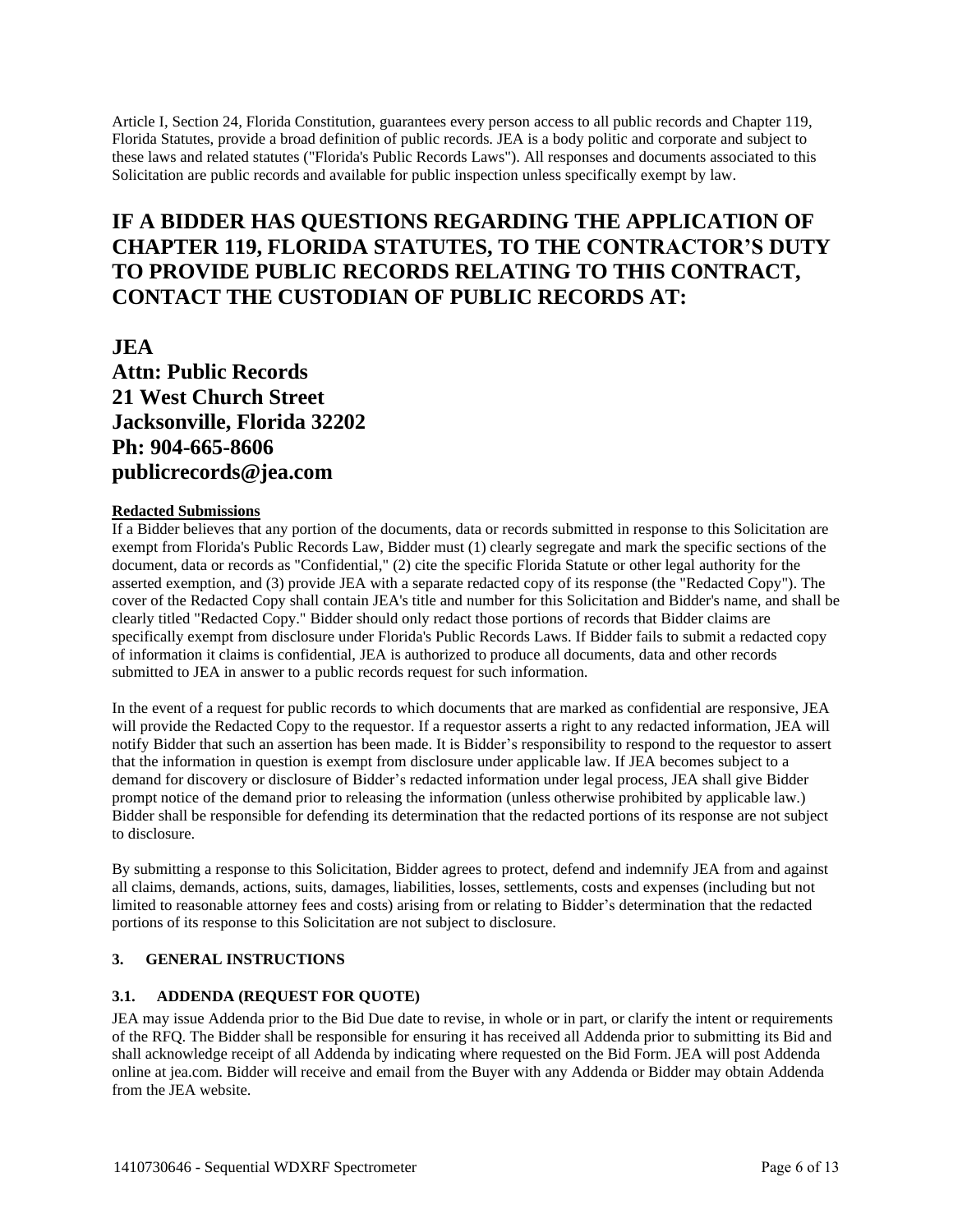All Addenda will become part of the RFQ and any resulting Contract Documents. It is the responsibility of each Company to ensure it has received and incorporated all Addenda into its Bid. Failure to acknowledge receipt of Addenda may be grounds for rejection of a bid.

# <span id="page-6-0"></span>**3.2. UNABLE TO SUBMIT A BID FORM (RFQ)**

If you elect not to submit a Bid in response to this RFQ, please complete the Unable to Submit Bid Form, available for download at jea.com. Please email the completed Unable to Submit Bid Form to the JEA Buyer indicated in this RFQ. Do not return the entire RFQ package; simply return the Unable to Submit Bid Form.

# <span id="page-6-1"></span>**3.3. ETHICS**

By signing the Bid Document, the Bidder certifies this Bid is made without any previous understanding, agreement or connection with any other person, firm, or corporation submitting a Bid for the same Work other than as a Subcontractor or supplier, and that this Bid is made without outside control, collusion, fraud, or other illegal or unethical actions. The Bidder shall comply with all JEA and City of Jacksonville ordinances, policies and procedures regarding business ethics.

The Bidder shall submit only one (1) Bid in response to this Solicitation. If JEA has reasonable cause to believe the Bidder has submitted more than one (1) Bid for the same Work, other than as a Subcontractor or subsupplier, JEA shall disqualify the Bid and may pursue debarment actions.

The Bidder shall disclose the name(s) of any public officials who have any financial position, directly or indirectly, with this Bid by completing and submitting the Conflict of Interest Certificate Form found at jea.com. Failure to fully complete and submit the Conflict of Interest Certificate may disqualify the Bid. If JEA has reason to believe that collusion exists among the Bidders, JEA shall reject any and all Bids from the suspected Bidders and will proceed to debar Bidder from future JEA Awards in accordance with the JEA Procurement Code.

JEA is prohibited by its Charter from awarding contracts to JEA officers or employees, or in which a JEA officer or employee has a financial interest. JEA shall reject any and all Bids from JEA officers or employees, as well as, any and all Bids in which a JEA officer or employee has a financial interest.

In accordance with Florida Statutes Sec. 287.133, JEA shall reject Bids from any persons or affiliates convicted of a public entity crime as listed on the Convicted Vendor list maintained by the Florida Department of Management Services. JEA shall not make an Award to any officer, director, executive, partner, shareholder, employee, member, or agent active in management of the Bidder listed on the Convicted Vendor list for any transaction exceeding \$35,000.00 for a period of thirty-six (36) months from the date of being placed on the Convicted Vendor list.

If the Bidder violates any requirement of this clause, the Bid may be rejected and JEA may debar offending companies and persons.

# <span id="page-6-2"></span>**3.4. EX PARTE COMMUNICATION-RFQ**

Ex Parte Communication is defined as any inappropriate communication concerning a RFQ between a company submitting a Bid or Proposal and a JEA representative during the time in which the RFQ is being advertised through the time of Award. Examples of inappropriate communications include: private communications concerning the details of RFQ in which a company becomes privy to information not available to the other Bidders. Social contact between companies and JEA Representatives should be kept to an absolute minimum during the RFQ process.

**Ex Parte Communication is strictly prohibited.** Failure to adhere to this policy will disqualify the noncompliant company's Response. Any questions or clarifications concerning a RFQ must be sent in writing via email to the JEA Buyer at least five (5) business days prior to the opening date. If determined by JEA, that a question should be answered or an issue clarified, JEA will issue an addendum to all companies.

# <span id="page-6-3"></span>**3.5. START OF WORK**

If Bidder fails to act on a JEA issued Blanket Purchase Agreement, Purchase Order or Contract, JEA may cancel the Award with no further liability to the Company, retain the bid security or bond (if applicable), and Award to the next-ranked Company.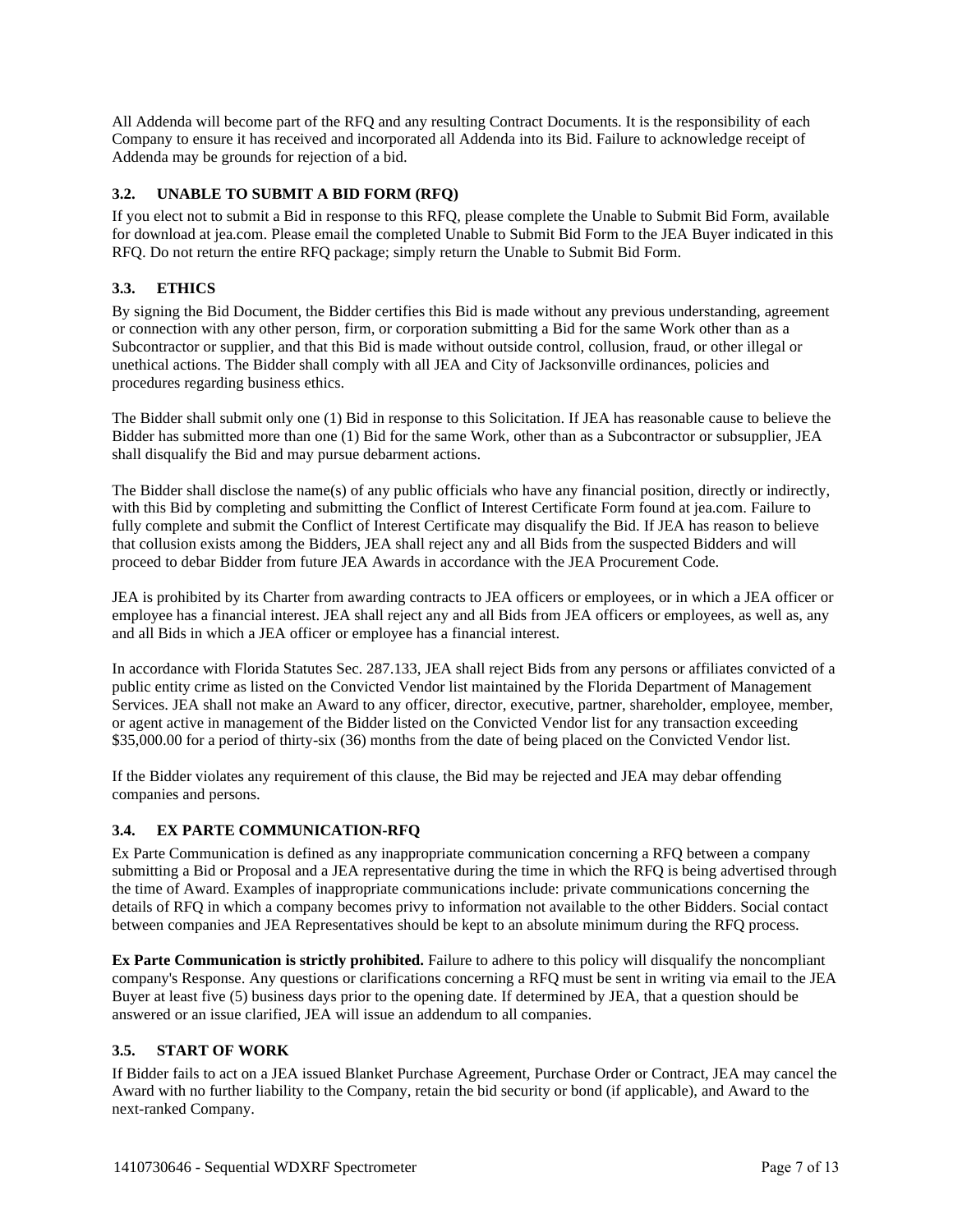## <span id="page-7-0"></span>**4. CONTRACT TERMS AND CONDITIONS**

# <span id="page-7-1"></span>**4.1. DEFINITIONS**

## <span id="page-7-2"></span>**4.1.1. ACCEPTANCE**

JEA's written notice by the Contract Administrator to the Company that all Work as specified in the Contract, or a portion of the Work as specified in a Task or Work Order, has been completed to JEA's satisfaction. Approval or recognition of the Company meeting a Milestone or interim step does not constitute Acceptance of that portion of Work. Acceptance does not in any way limit JEA's rights under the Contract or applicable laws, rules and regulations.

# <span id="page-7-3"></span>**4.1.2. AWARD**

The written approval of the JEA Awards Committee that the procurement process for the purchase of the Work was in accordance with the JEA Procurement Code and Florida Statutes. Once an Award is approved, JEA will either issue a Purchase Order or execute a Contract with the successful bidder or proposer.

# <span id="page-7-4"></span>**4.1.3. BIDDER-RFQ**

<span id="page-7-5"></span>The respondent to this RFQ.

## **4.1.4. PURCHASE ORDER (PO)**

A commercial document issued by JEA, authorizing work, indicating types, quantities, and agreed prices for products or services the Company will provide to JEA. Sending a PO to a Company constitutes a legal offer to buy products or services. The words "Purchase Order" are clearly marked across the top, a PO number is used for reference and invoicing purposes, includes an authorized JEA signature, and states the dollar amount of the lawfully appropriated funds.

#### <span id="page-7-6"></span>**4.1.5. FINAL COMPLETION**

The point in time after JEA makes the determination that the Work is completed and there is Acceptance by JEA, and the Company has fulfilled all requirements of the Contract Documents.

#### <span id="page-7-7"></span>**4.1.6. SUBSTANTIAL COMPLETION (DEFINITION)**

The time when JEA determines that the Work (or a specified part thereof) is substantially complete, in accordance with the Contract Documents. Additionally, all work other than incidental corrective and incidental punch list work items shall be completed. Substantial Completion shall not have been achieved if all systems and parts are not functional, if utilities are not connected and operating normally, if all required regulatory permits and approvals have not been issued, or if all vehicular and pedestrian traffic routes affected by the Work have not been restored. The date of Substantial Completion shall be established in writing by JEA. Recognition of the Work as Substantially Complete, as evidenced by issuance of a Certificate of Substantial Completion, does not represent JEA's Acceptance of the Work.

# <span id="page-7-8"></span>**4.2. PAYMENTS**

## <span id="page-7-9"></span>**4.2.1. PAYMENT METHOD – LUMP SUM**

<span id="page-7-10"></span>Vendor will perform the work according to a set schedule and will be paid when activities are completed.

# **4.3. WARRANTIES AND REPRESENTATIONS**

## <span id="page-7-11"></span>**4.3.1. WARRANTY**

The Company represents and warrants that it has the full corporate right, power and authority to enter into the Contract and to perform the Services, and that the performance of its obligations and duties hereunder does not and will not violate any Contract to which the Company is a party or by which it is otherwise bound. The Company represents and warrants that it will conduct the Services in a manner and with sufficient labor, materials and equipment necessary to affect a diligent pursuance of the Services.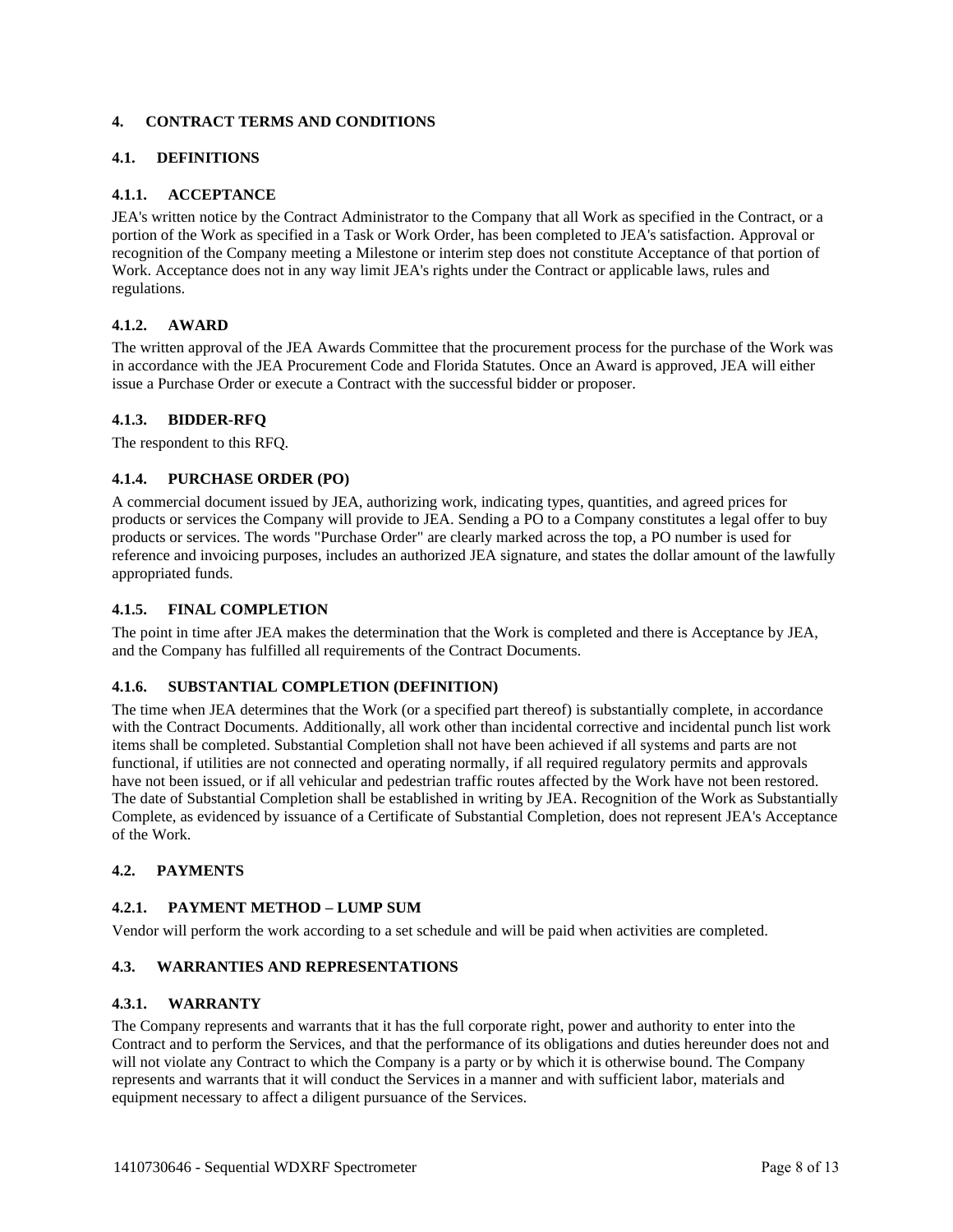The Company represents and warrants that it has the responsibility and capacity to train and supervise its employees, Subcontractors and suppliers to ensure the Services complies with all safety requirements of the Contract **Documents** 

The Company represents and warrants that its employees and Subcontractors shall exercise the degree of skill and care required by customarily accepted good practices and procedures.

The Company warrants that all items provided under the Contract shall be in accordance with the requirements of this Contract and services shall be performed in a professional manner and with professional diligence and skill, consistent with the prevailing standards of the industry. The Company warrants that the Services will meet the service levels, functional and performance requirements defined in the Contract.

The Company warrants all Services for a period of one year following Acceptance of the Services. If any failure to meet the foregoing warranty appears within one year after Acceptance, the Company shall again perform the Services directly affected by such failure at the Company's sole expense.

## <span id="page-8-0"></span>**4.4. INSURANCE, INDEMNITY AND RISK OF LOSS**

## <span id="page-8-1"></span>**4.4.1. INDEMNIFICATION (JEA STANDARD)**

For ten dollars (\$10.00) acknowledged to be included and paid for in the contract price and other good and valuable considerations, the Company shall hold harmless and indemnify JEA against any claims, action, loss, damage, injury, liability, cost and expense of whatsoever kind or nature (including, but not by way of limitation, reasonable attorney's fees and court costs) arising out of injury (whether mental or corporeal) to persons, including death, or damage to property, arising out of or incidental to the negligence, recklessness or intentional wrongful misconduct of the Company and any person or entity used by Company in the performance of this Contract or Work performed thereunder. For purposes of this Indemnification, the term "JEA" shall mean JEA as a body politic and corporate and shall include its governing board, officers, employees, agents, successors and assigns. This indemnification shall survive the term of a Contract entered into pursuant to this solicitation, for events that occurred during the Contract set forth elsewhere in this Contract. It is the intent of the parties that this indemnification shall be in accord with Section 725.06(2), Florida Statutes.

## <span id="page-8-2"></span>**4.4.2. INSURANCE**

## **INSURANCE REQUIREMENTS**

Before starting and until acceptance of the Work by JEA, and without further limiting its liability under the Contract, Company shall procure and maintain at its sole expense, insurance of the types and in the minimum amounts stated below:

#### Workers' Compensation

Florida Statutory coverage and Employer's Liability (including appropriate Federal Acts); Insurance Limits: Statutory Limits (Workers' Compensation) \$500,000 each accident (Employer's Liability).

#### Commercial General Liability

Premises-Operations, Products-Completed Operations, Contractual Liability, Independent Contractors, Broad Form Property Damage, Explosion, Collapse and Underground, Hazards (XCU Coverage) as appropriate; Insurance Limits: \$1,000,000 annual aggregate for bodily injury and property damage, combined single limit.

#### Automobile Liability

All autos-owned, hired, or non-owned; Insurance Limits: \$1,000,000 each occurrence, combined single limit.

#### Excess or Umbrella Liability

**(This is additional coverage and limits above the following primary insurance: Employer's Liability, Commercial General Liability, and Automobile Liability)**; Insurance Limits: \$3,000,000 each occurrence and annual aggregate.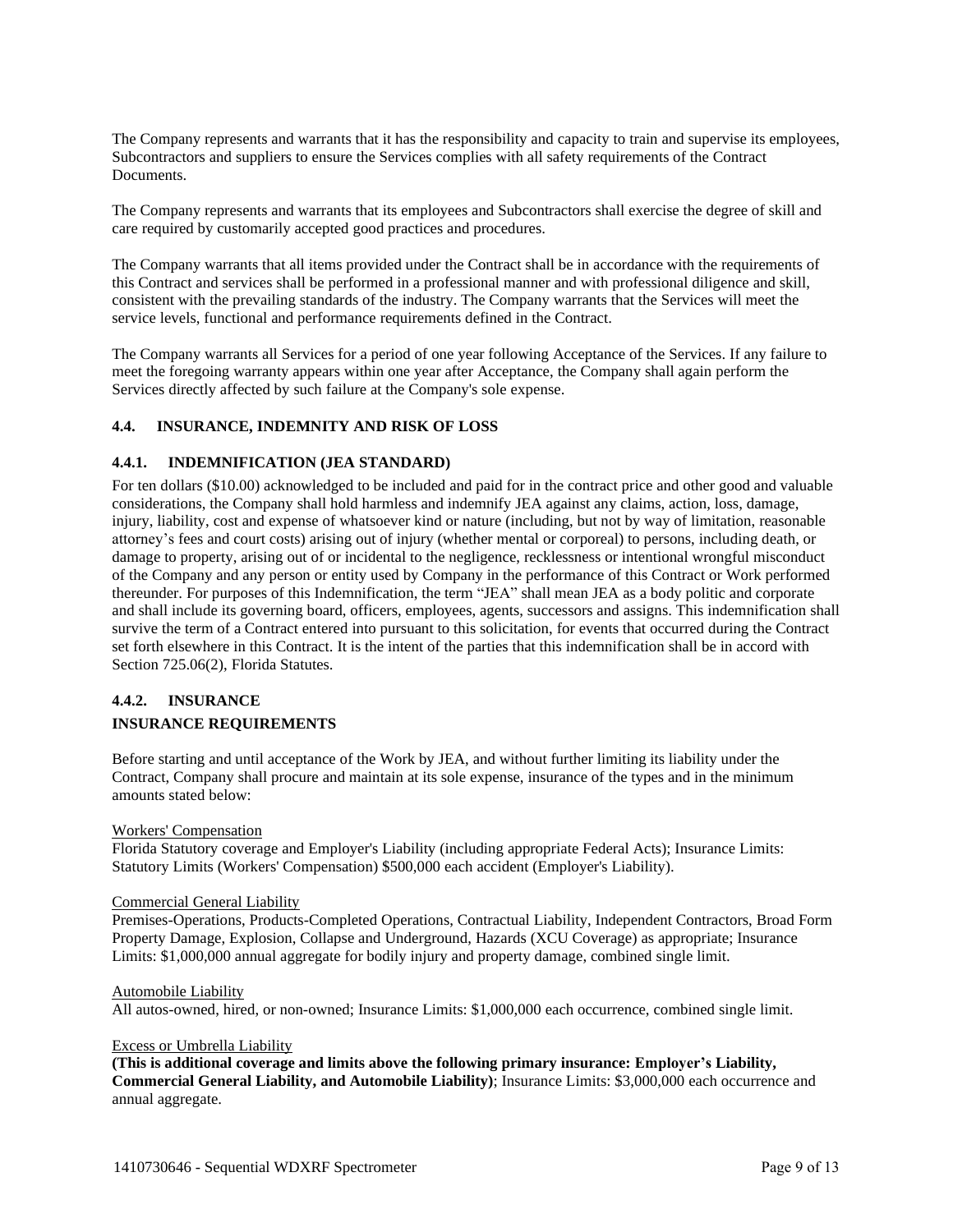Company's Commercial General Liability and Excess or Umbrella Liability policies shall be effective for two (2) years after Work is complete. The Indemnification provision provided herein is separate and is not limited by the type of insurance or insurance amounts stated above.

Company shall specify JEA as an additional insured for all coverage except Workers' Compensation and Employer's Liability. Such insurance shall be primary to any and all other insurance or self-insurance maintained by JEA. Company shall include a Waiver of Subrogation on all required insurance in favor of JEA, its board members, officers, employees, agents, successors and assigns.

Such insurance shall be written by a company or companies licensed to do business in the State of Florida and satisfactory to JEA. Prior to commencing any Work under this Contract, certificates evidencing the maintenance of the insurance shall be furnished to JEA for approval. Company's and its subcontractors' Certificates of Insurance shall be mailed to JEA (Attn. Procurement Services), Customer Care Center, 6<sup>th</sup> Floor, 21 West Church Street, Jacksonville, FL 32202-3139.

The insurance certificates shall provide that no material alteration or cancellation, including expiration and nonrenewal, shall be effective until thirty (30) days after receipt of written notice by JEA.

Any subcontractors of Company shall procure and maintain the insurance required of Company hereunder during the life of the subcontracts. Subcontractors' insurance may be either by separate coverage or by endorsement under insurance provided by Company. Note: Any JSEB firms identified by Bidders for this Solicitation are considered "Subcontractors" under the direct supervision of the Prime or General Contractor (herein referred to as "Company"). Companies should show good faith efforts in providing assistance to JSEB firms in the securing of the Subcontractors' insurance requirements stated herein. Company shall submit subcontractors' certificates of insurance to JEA prior to allowing Subcontractors to perform Work on JEA's job sites.

## <span id="page-9-0"></span>**4.4.3. TITLE AND RISK OF LOSS**

Ownership, risks of damage to or loss of the Work shall pass to JEA upon Acceptance. The Company shall assume all risk of loss or damage to the Work while items are in transit and/or in the Company's custody until such time that JEA issues written notice of Acceptance.

JEA's receipt or delivery of any equipment or other materials will not constitute JEA's Acceptance of the Work and will not constitute a waiver by JEA of any right, claim or remedy. In the event of loss or damage to the Work, the Company shall bear all costs associated with any loss or damage until Acceptance by JEA.

For equipment and materials removed from JEA sites or the Work locations for repairs, service or duplication, JEA will retain the title to equipment and materials removed.

#### <span id="page-9-1"></span>**4.5. TERM AND TERMINATION**

#### <span id="page-9-2"></span>**4.5.1. TERMINATION FOR CONVENIENCE**

JEA shall have the absolute right to terminate the Contract in whole or part, with or without cause, at any time after the Award effective date upon written notification of such termination.

In the event of termination for convenience, JEA will pay the Company for all disbursements and expenses that the Company has incurred, or has become obligated prior to receiving JEA's notice of termination. Upon receipt of such notice of termination, the Company shall stop the performance of the Work hereunder except as may be necessary to carry out such termination and take any other action toward termination of the Work that JEA may reasonably request, including all reasonable efforts to provide for a prompt and efficient transition as directed by JEA.

JEA will have no liability to the Company for any cause whatsoever arising out of, or in connection with, termination including, but not limited to, lost profits, lost opportunities, resulting change in business condition, except as expressly stated within these Contract Documents.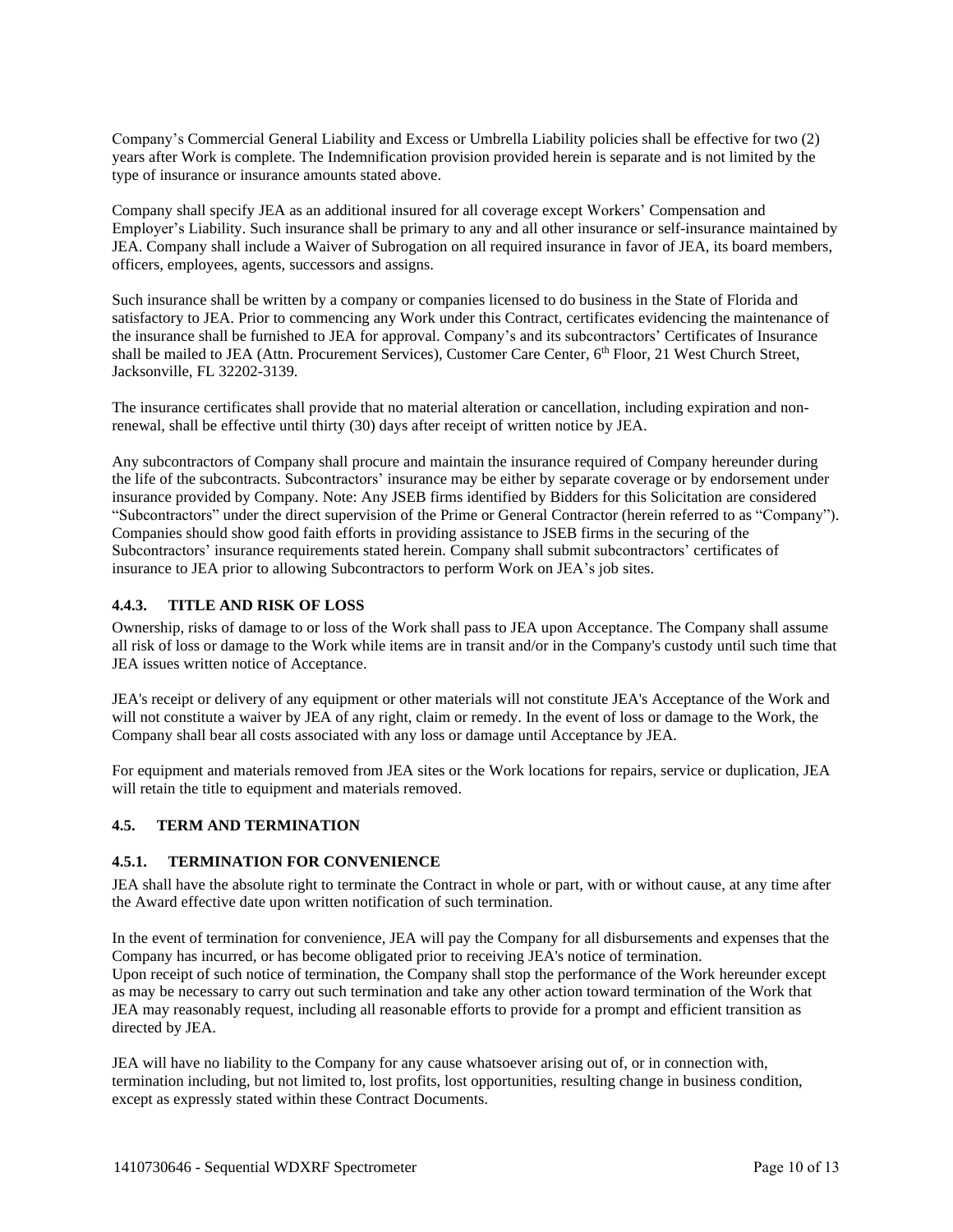# <span id="page-10-0"></span>**4.5.2. TERMINATION FOR DEFAULT**

JEA may give the Company written notice to discontinue all Work under the Contract in the event that:

- The Company assigns or subcontracts the Work without prior written permission;
- Any petition is filed or any proceeding is commenced by or against the Company for relief under any bankruptcy or insolvency laws;
- A receiver is appointed for the Company's properties or the Company commits any act of insolvency (however evidenced);
- The Company makes an assignment for the benefit of creditors;
- The Company suspends the operation of a substantial portion of its business;
- The Company suspends the whole or any part of the Work to the extent that it impacts the Company's ability to meet the Work schedule, or the Company abandons the whole or any part of the Work;
- The Company, at any time, violates any of the conditions or provisions of the Contract Documents, or the Company fails to perform as specified in the Contract Documents, or the Company is not complying with the Contract Documents;
- The Company attempts to willfully impose upon JEA items or workmanship that are, in JEA's sole opinion, defective or of unacceptable quality;
- The Company breaches any of the representations or warranties;
- The Company is determined, in JEA's sole opinion, to have misrepresented the utilization of funds or misappropriate property belonging to JEA; or
- Any material change in the financial or business condition of the Company.

If within fifteen (15) days after service of such notice upon the Company an arrangement satisfactory to JEA has not been made by the Company for continuance of the Work, then JEA may declare Company to be in default of the Contract.

Once Company is declared to be in default, JEA will charge the expenses of completing the Work to the Company and will deduct such expenses from monies due, or which at any time thereafter may become due, to the Company. If such expenses are more than the sum that would otherwise have been payable under the Contract, then the Company shall pay the amount of such excess to JEA upon receipt of notice of the expenses from JEA. JEA shall not be required to obtain the lowest price for completing the Work under the Contract, but may make such expenditures that, in its sole judgment, shall best accomplish such completion. JEA will, however, make reasonable efforts to mitigate the excess costs of completing the Work.

The Contract Documents shall in no way limit JEA's right to all remedies for nonperformance provided under law or in equity, except as specifically set forth herein. In the event of termination for nonperformance, the Company shall immediately surrender all Work records to JEA. In such a case, JEA may set off any money owed to the Company against any liabilities resulting from the Company's nonperformance.

JEA has no responsibility whatsoever to issue notices of any kind, including but not limited to deficient performance letters and scorecards, to the Company regarding its performance prior to default by Company for performance related issues.

JEA shall have no liability to the Company for termination costs arising out of the Contract, or any of the Company's subcontracts, as a result of termination for default.

# <span id="page-10-1"></span>**4.5.3. TERM OF CONTRACT - THROUGH COMPLETION OF WORK**

The Contract shall be in force through completion of all Work, Acceptance and final payment, including resolution of all disputes, claims, or suits, if any. Certain provisions of this Contract may extend past termination including, but not limited to, Warranty and Indemnification provisions.

This Contract, after the initial year, shall be contingent upon the existence of lawfully appropriated funds for each subsequent year of the Contract.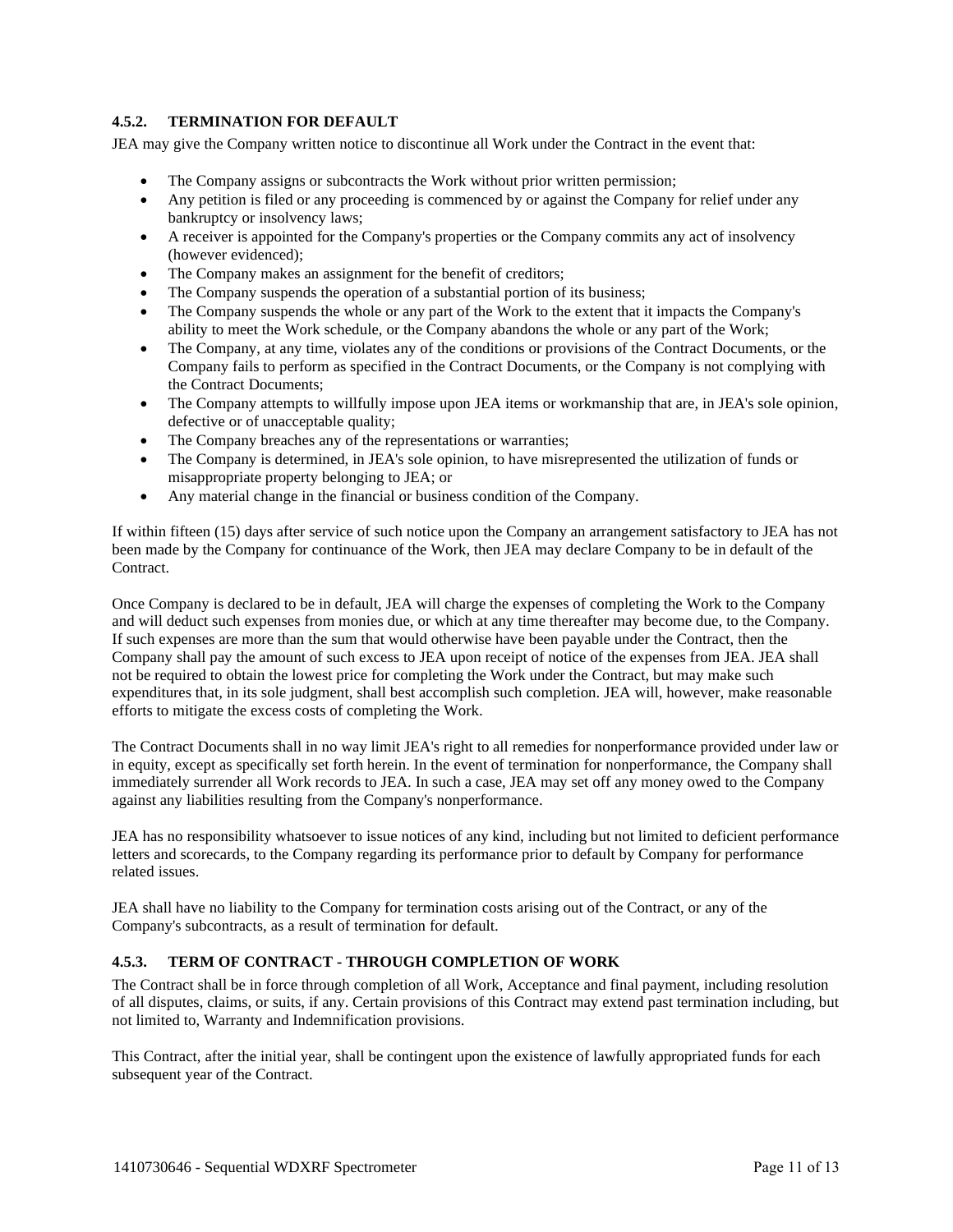## <span id="page-11-0"></span>**4.6. MISCELLANEOUS PROVISIONS**

## <span id="page-11-1"></span>**4.6.1. AMENDMENTS**

This Contract may not be altered or amended except in writing, signed by JEA Chief Procurement Officer, or designee, and the Company Representative, or each of their duly authorized representatives.

## <span id="page-11-2"></span>**4.6.2. JEA ACCESS BADGES**

If the scope of work described in this Contract requires a Company to access JEA facilities, each Company employee shall apply for a JEA access badge through JEA's Security Department. An appointment to obtain a JEA access badge can be made by contacting JEA Security at securitybadge@jea.com. Finally, JEA does not allow Company employees to share JEA access badges. A Company whose employees are found to be sharing JEA access badges, will result in the Contract being terminated immediately for default. Additionally, JEA shall be notified within six (6) hours of a lost or stolen JEA security badge or when an employee leaves the Company. Report badge termination notifications to JEA Security at (904) 665-8200. The Company is responsible for any cost associated with background check of its employees. **The cost is approximately \$70 per background check.**

# <span id="page-11-3"></span>**4.6.3. ASSIGNING OF CONTRACT**

Each party agrees that it shall not assign, delegate, or otherwise dispose of the Contract, the duties to be performed under the Contract, or the monies to become due under the Contract without the other party's prior written consent.

The assignment of the Contract will not relieve either of the parties of any of its obligations until such obligations have been assumed in writing by the assignee. If the Contract is assigned by either of the parties, it will be binding upon and will inure to the benefit of the permitted assignee. The Company shall be liable for all acts and omissions of its assignee or its Subcontractor.

## <span id="page-11-4"></span>**4.6.4. NONEXCLUSIVE**

Notwithstanding anything contained herein that may appear to be the contrary, this Contract is "non-exclusive" and JEA reserves the right, in its sole discretion, to retain other companies to perform the Work, and/or JEA may selfperform the Work itself.

#### <span id="page-11-5"></span>**4.6.5. APPLICABLE STATE LAW; VENUE; SEVERABILITY**

The rights, obligations and remedies of the parties as specified under the Contract will be interpreted and governed in all respects exclusively by the laws of the State of Florida without giving effect to the principles of conflicts of laws thereof. Should any provision of the Contract be determined by the courts to be illegal or in conflict with any law of the State of Florida, the validity of the remaining provisions will not be impaired. Litigation involving this Contract or any provision thereof shall take place in the State or Federal Courts located exclusively in Jacksonville, Duval County, Florida.

# <span id="page-11-6"></span>**5. TECHNICAL SPECIFICATIONS/DETAILED SCOPE OF WORK**

# <span id="page-11-7"></span>**5.1. TECHNICAL SPECIFICATIONS (APPENDIX A)**

• 1410730646 Appendix A - Technical Specifications

#### <span id="page-11-8"></span>**6. FORMS**

#### <span id="page-11-9"></span>**6.1. FORMS (APPENDIX B)**

Forms required to be submitted with this solicitation are provided in Appendix B or can be obtained on the JEA website at [www.jea.com.](http://www.jea.com/)

## <span id="page-11-10"></span>**7. SUPPLEMENTAL DOCUMENTS (APPENDIX C)**

Additional information for this solicitation can be found in the following documents: